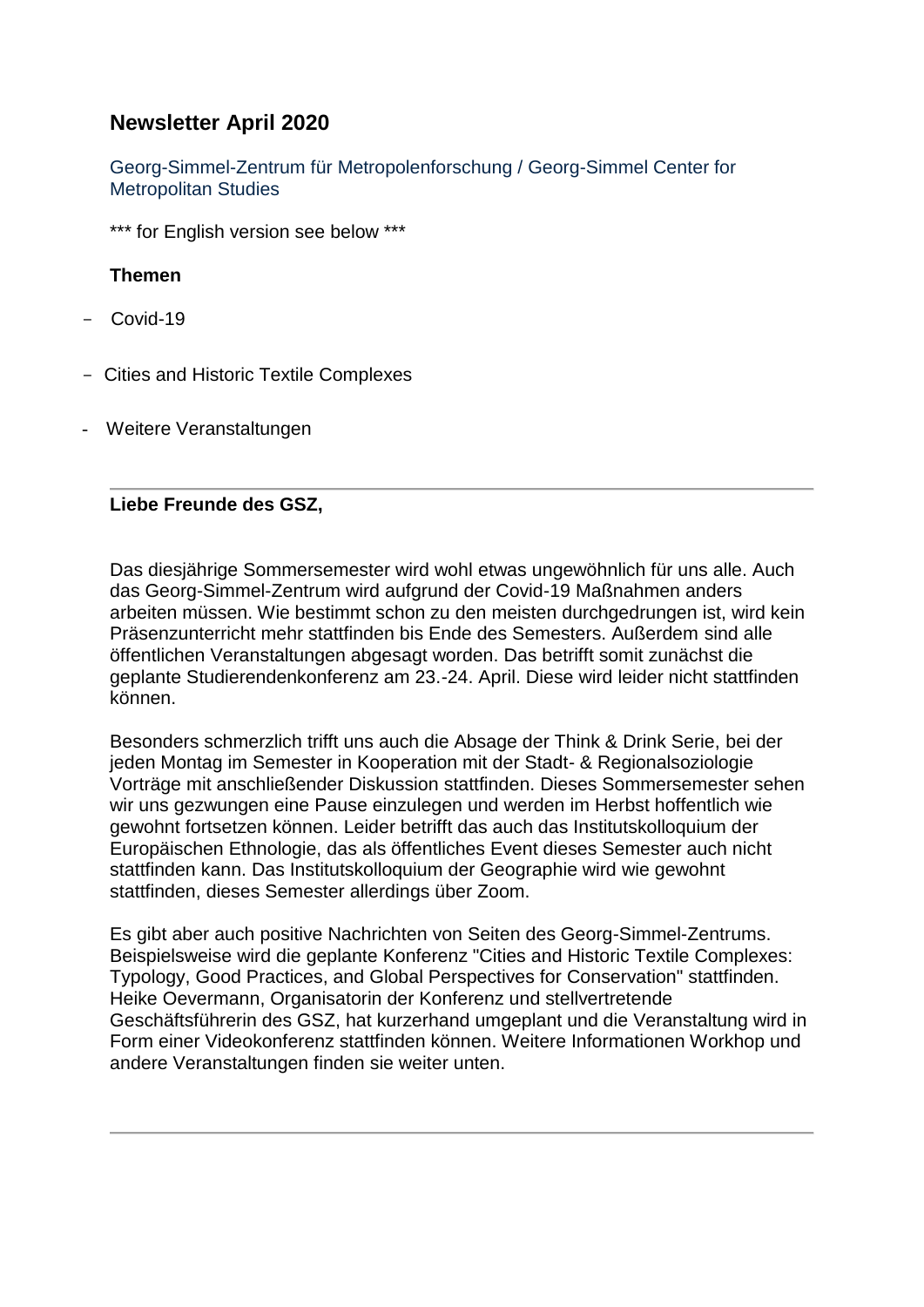#### **am 23. und 24. April, 2020**

Georg-Simmel-Zentrum, Humboldt-Universät zu Berlin, Deutschland, organisiert von Dr. Heike Oevermann in Zusammenarbeit mit dem Internationalen Komitee für die Erhaltung des Industrieerbes (TICCH), Mark Watson (Historic Environment Scotland) und Prof. Bartosz M. Walcak (Łódź Technische Universität)

Aufgrund der komplexen Situation ist unser geplanter Workshop an ein Videokonferenzformat angepasst und wir hoffen, dass eine Konferenz im Jahr 2021 in Łódź realisiert werden kann. Dort sollen nicht nur städtische Textilfabriken, sondern auch ländliche Landschaftskomplexe und Firmenstädte innerhalb und außerhalb der Städte wieder angesprochen werden, nachdem diesen Landschaften bei den Vorbesprechungen in Terrassa, 2001, Eurkirchen 2003 und in Sedan 2007 Aufmerksamkeit geschenkt wurde.

Das Berliner Digital-Meeting wird über historische Fabrikkomplexe in Städten und Gemeinden nachdenken, mit dem Ziel, eine urbane Industrietypologie zur Erleichterung der Beschreibung und Bewertung dieser Komplexe sowie Kriterien für gute Praxis zu ermitteln, die bei Umstellungsprozessen Orientierung bieten. In diesem Zusammenhang wird eine Typologie als ein Analyseinstrument verstanden, das in theamtischen Studien der TICCIH und anderen Klassifikationssystemen, in Inventaren, Verzeichnissen und in der Denkmalpflege eingesetzt wird. Dabei konzentriert sich eine städtische Typologie auf die größeren Mühlenkomplexe in städtischen Gebieten

Darüber hinaus versuchen wir, Ansätze zu diskutieren, die die globalen Netzwerke und transkulturellen Dimensionen (Wissen, Traditionen usw.) dieses Erbes besser zu verstehen. Was sind die globalen Netzwerke von Wissen, Handel und Macht in der Textilindustrie? Welche Bedeutung haben Elemente des textielen Erbes für die Menschen vor Ort und für die globalen Arbeiter\*innen? Was teileen wir bei der Erhaltung von Stätten des textilen Erbes? Wie können wir globale und transkulturelle Aspekte verstehen und bei der Inventarisierung und Konservierungspraxis berücksichtigen?

## **Weitere Veranstaltungen**

#### 16th EASA Biennial Conference **EASA 2020: New anthropological horizons in and beyond Europe**

21-24 July 2020, ISCTE-University Institute of Lisbon and ICS-Institute of Social Sciences, University of Lisbon

[L 19 Urban co-lab "out of the box": questioning boundaries through collaborative](https://nomadit.co.uk/conference/easa2020/p/9390)  [research that engages image-and map-based urban ethnographic methods](https://nomadit.co.uk/conference/easa2020/p/9390)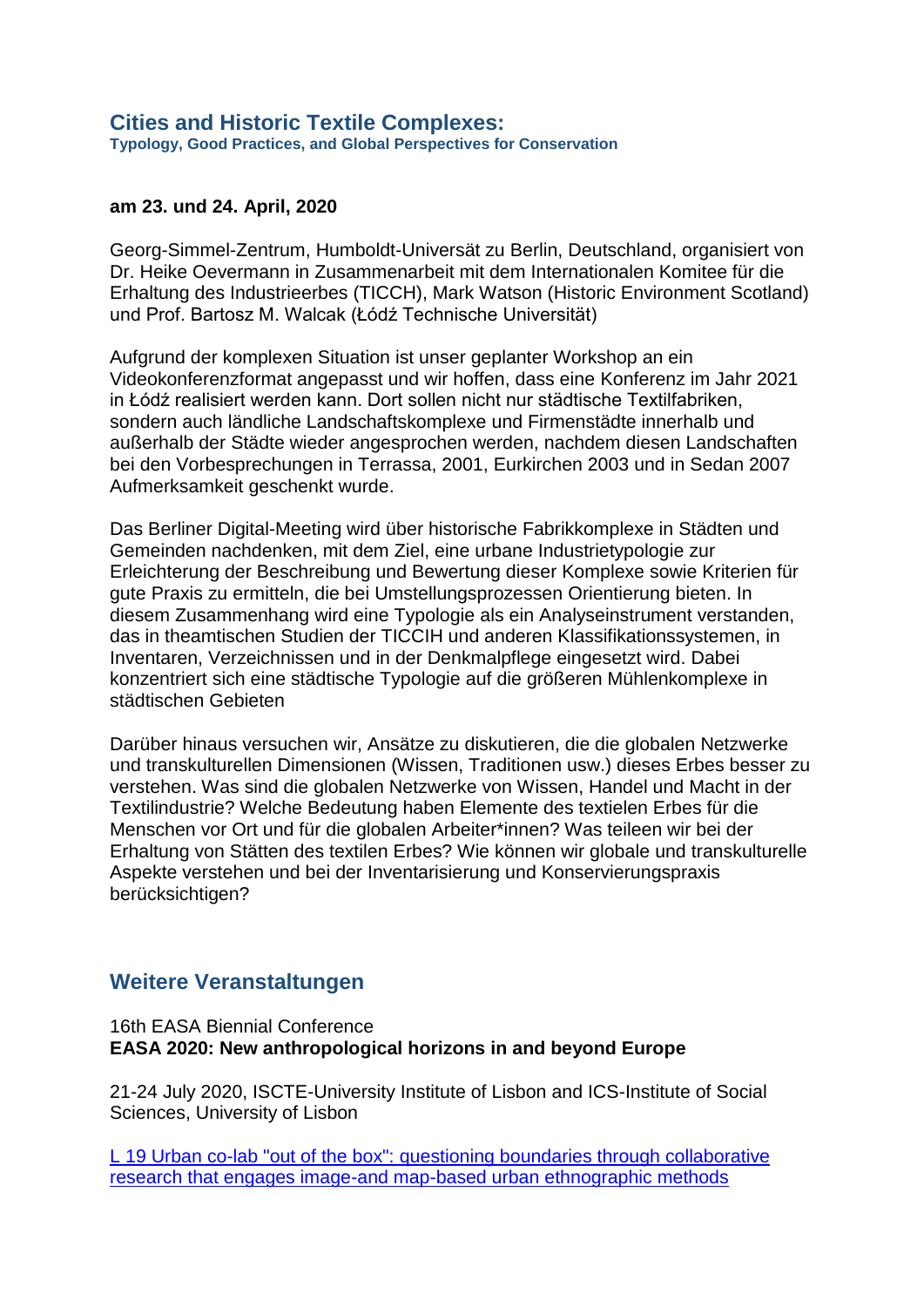**Motivation:** Zusammenarbeit des Labors zur Förderung ethnographischer Methoden bei der Untersuchung von Urbanen Gebieten; Erhöhung der Relevanz in Forschung und Policy-Making.

**Ziel:** Aufbau von Modellen der Zusammenarbeit zwischen den Labors, die ein internationales interdisziplinäres Netzwerk fördern, das sich der Verbreitung des Wertes der ethnographischen Forschung widmet.

### Seminar **Interdisziplinäre Stadtforschung**

Helbrecht, Ilse , Prof. Dr. Kip, Markus , Dr.

Das Seminar Interdisziplinäre Stadtforschung richtet sich an Doktorand\_innen und fortgeschrittene Masterstudierende, die im Prozess der Vorbereitung bzw. Bearbeitung ihrer Dissertation (bzw. Abschlussarbeit) sind. Es dient als interdisziplinäre Lehr-Lernplattform, um einen Austausch über die diversen Abschlussprojekte und den State of the Art in der Stadtforschung zu bewirken. Entsprechend der Schwerpunktsetzung durch die Themen der Studierenden, die in der ersten Sitzung erkundet und aufbereitet wird, finden zielgerichtete Lektüresitzungen, Diskussionen und Arbeitskreise statt. Die Interdisziplinarität der Veranstaltungen - basierend auf dem interdisziplinären Lehrteam und die teilnehmend Studierenden aus unterschiedlichen Fachrichtungen - lädt dazu ein, methodische, methodologische und epistemologische Gemeinsamkeiten und Unterschiede im Zugang verschiedener Disziplinen zur Stadtforschung zu beleuchten.

Die verbindliche Anmeldung zum Seminar zum Seminar erfolgt durch die Einreichung eines Textes zum eigenen Thema (maximal 10 Zeilen) an die E-Mail-Adresse [markus.kip@gsz.hu-berlin.de](mailto:markus.kip@gsz.hu-berlin.de) bis zum 16. April 2020. Erster Termin zur Vorbesprechung ist der 23. April 2020. Die beiden Blocktermine finden am 4. und 5. Juni 2020 von 9 - 17 Uhr statt. Alle Termine werden digital stattfinden!

\*\*\* English version \*\*\*

## **Topics**

- $-$  Covid-19
- Cities and Historic Textiles Complexes
- More Events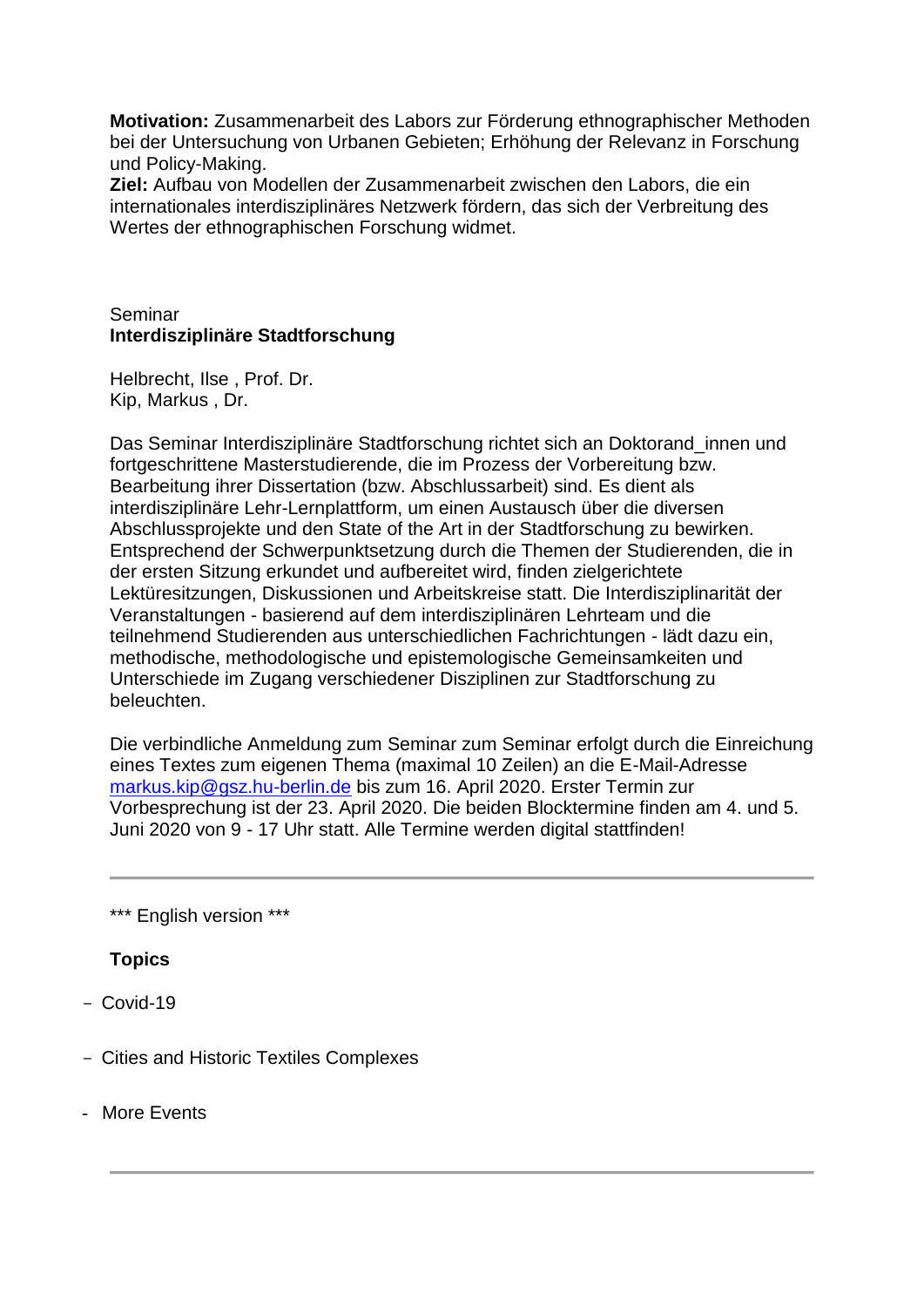### **Dear friends of the GSZ,**

This year's summer semester will probably be a bit unusual for all of us. The Georg-Simmel-Center will also have to work differently due to the Covid-19 measures. As most of you have probaly already noticed, there will be no more public events happening until the end of the semester. Furthermore, all public events have been cancelled. This concerns the planned student conference on 23-24 April, which unfortunately cannot take place this semester.

We are especially sorry about the cancellation of the Think & Drink series, where lectures with subsequent discussion take place every Monday of the semester in cooperation with the City & Regional Sociology Department. This summer semester we are forced to take a break and will hopefully be able to continue as usual in the upcoming winter semester. Unfortunately, this also affects the Institute Colloquium of European Ethnology, which cannot take place this semester. The Institute Colloquium of Geography will take place as usual, but this semester via Zoom.

But there are also positive nuews from the Georg-Simmel-Center. For example, the planned conference "Cities and Historic Textile Complexes: Typology, Good Practices, and Global Perspectives for Conservation" will take place. Heike Oevermann, organiser of the conference and deputy managing director of the GSC, has changed the format of the event to a video conference. More information on the conference and other events can be found below.

#### **Cities and Historic Textile Complexes: Typology, Good Practice, and Global Perspectives for Conservation**

#### **on April 23-24, 2020**

Georg Simmel Center, Humoldt-Universität zu Berlin, Germany organised by Dr. Heike Oevermann in cooperation with The International Committee for the Conservation of the Industrial Heritage (TICCH), Mark Watson (Historic Environment Scotland), and Prof. Bartosz M. Walcak (Łódź University of Technology)

Due to the complex situation our planned workshop is adapted to a video conference format and we hope that a conference in 2021 in Łódź can be realized. There, not only urban textile mills but also rural landscape complexes and company towns inside and outside cities may be addresses again, following the attention given to those landscapes at preliminary meetings in Terrassa, 2001, Eurkirchen 2003, and in Sedan in 2007.

The Berlin digital meeting will reflect on historic mill complexes in towns and cities, aiming to identify an urban industrial typology to facilitate the description and valuing of these complexes, and good practice criteria to provide orientation in conversion processes. In this context, a typology is understood as an instrument of analysis,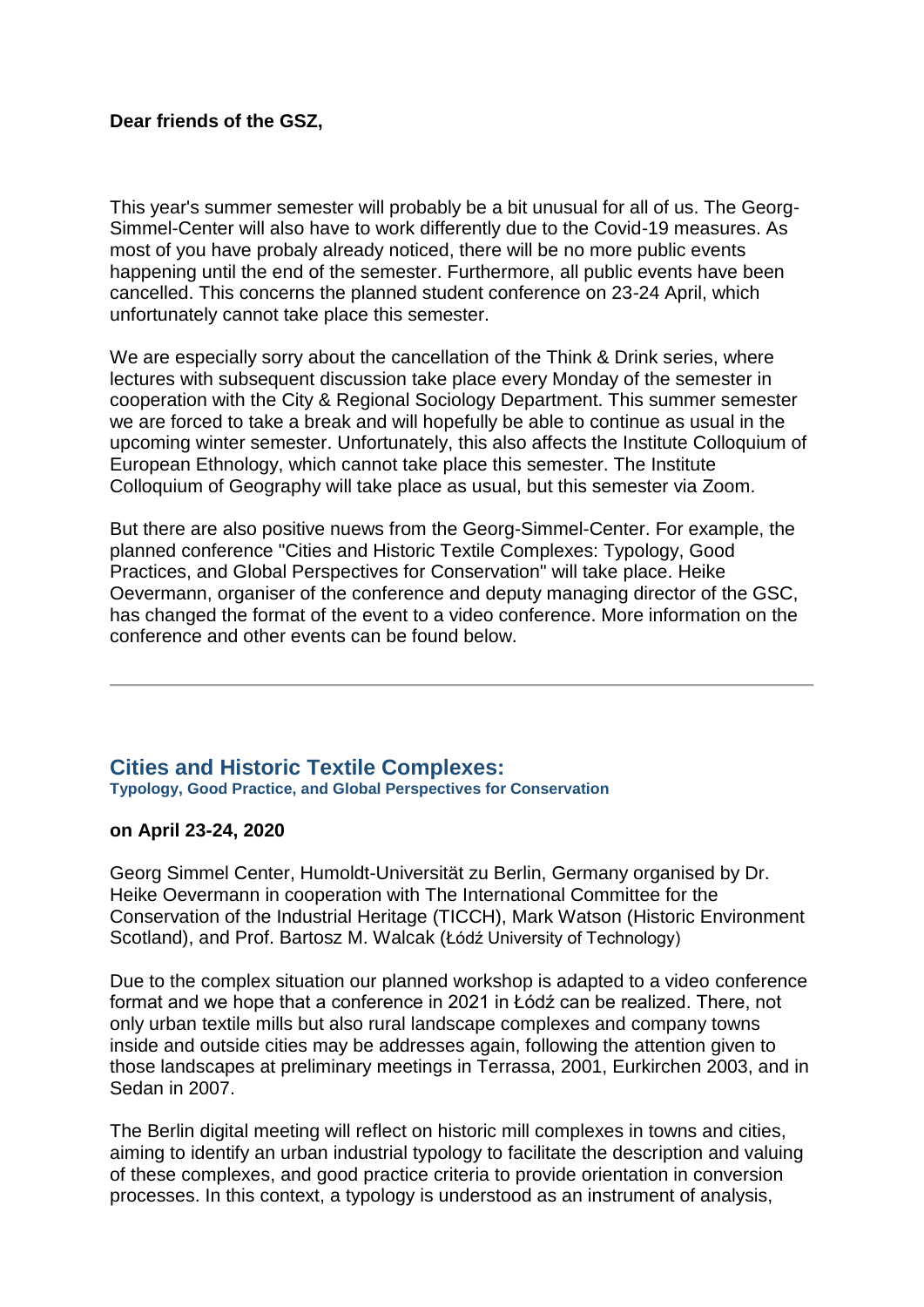used in thematic studies by TICCIH and other classification systems, in inventories, listings, and heritage conservation. Herein an urban typology focuses on the larger scale mill complexes in urban settings.

Additionally, we seek to discuss approaches that will better understand the global networks and transcultural dimensions (knowledge, traditions etc.) of this heritage. What are the global networks of knowledge, trade, and power in the textile industry? What meanings do elements of textile heritage have for local people and for global workers? What do we share when conserving textile heritage sites? How can we understand and take into account global and transcultural apsects in inventories and conservation practice?

## **More events**

16th EASA Biennial Conference **EASA 2020: New anthropological horizons in and beyond Europe**

21-24 July 2020, ISCTE-University Institute of Lisbon and ICS-Institute of Social Sciences, University of Lisbon

[L 19 Urban co-lab "out of the box": questioning boundaries through collaborative](https://nomadit.co.uk/conference/easa2020/p/9390)  [research that engages image-and map-based urban ethnographic methods](https://nomadit.co.uk/conference/easa2020/p/9390)

**Motivation:** Lab collaboration to promote ethnographic methods in the study of urabn areas; increase its relevance in research and policy-making. **Aim:** Build models of collaboration between labs that foster an international, interdisciplinary network dedicated to spreading the value of ethnographic urban research.

Seminar **Interdisziplinary Urban Studies**

Helbrecht, Ilse , Prof. Dr. Kip, Markus , Dr.

The seminar Interdisciplinary Urban Research is aimed at doctoral and advanced Master students who are in the process of preparing or working on their dissertation (or thesis). It serves as an interdisciplinary teaching-learning platform for the exchange of information about the various final projects and the state of the art in urban research. According to the focus set by the students' topics, which are explored and prepared in the first session, targeted reading sessions, discussions and working groups take place. The interdisciplinary teaching team and the participating teaching team and the participating students from different disciplines invites to illuminate methodological, and epistemological similarites and differences in the access of different disciplines to urban research.